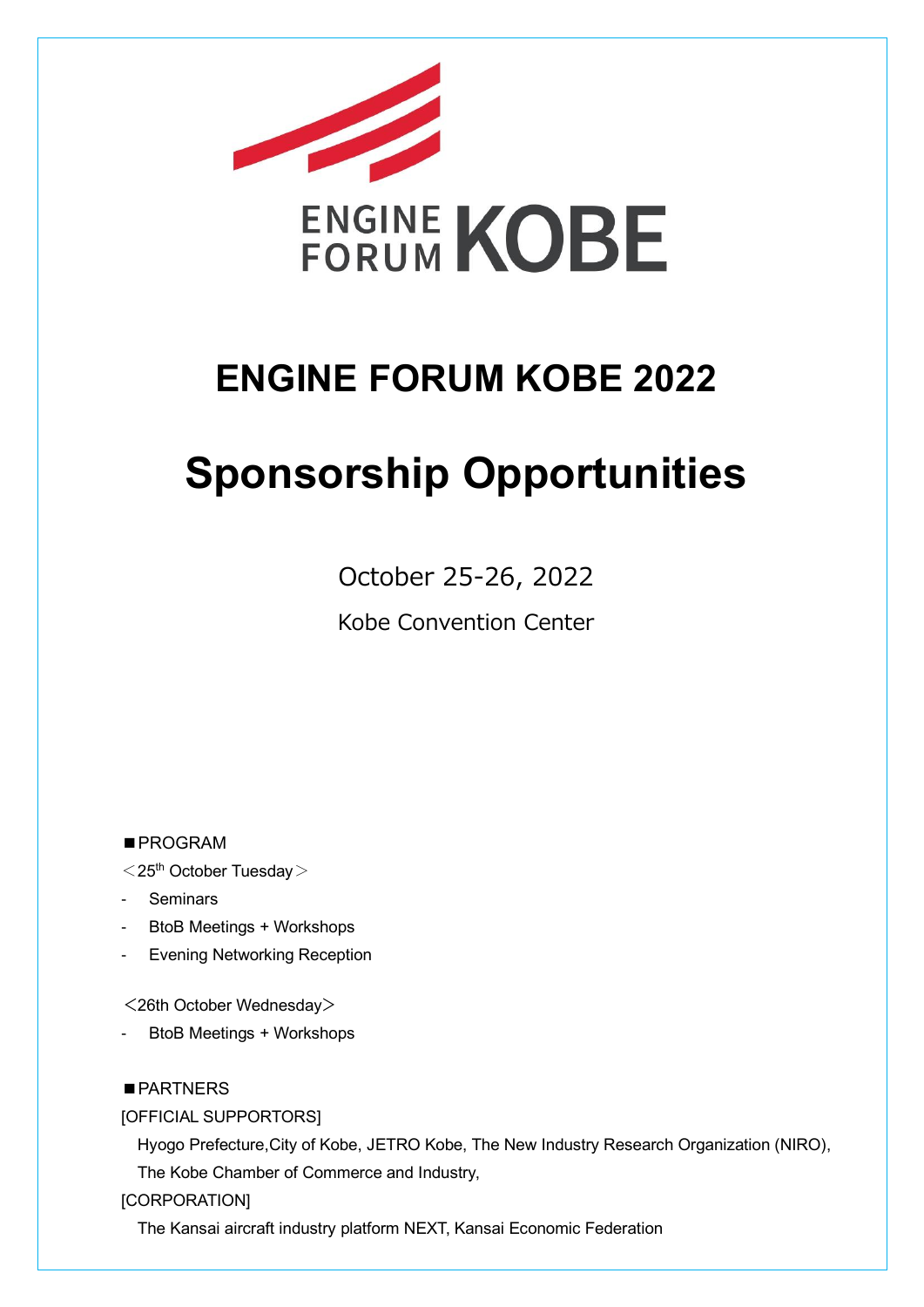## **SPONSORSHIP OPPORTUNITIES**

Please contact us if you need further information.

### **PLATINUM SPONSOR (5 delegates) € 12 000**

### **Description:**

- PREMIUM PACKAGE 24 sqm
- 30 seconds of a video presenting your company (video broadcast on screens during the event.
- Your company logo on all supporting event documents, confirming "Platinum Sponsor" status (website, list of participants, floorplans, schedules, etc.)
- Two pages of advertising in the official catalogue of the event
- An advertising page in the participants' catalogue (PDF)

### **GOLD SPONSOR (3 delegates) € 8 000**

### **Description:**

- DELUXE PACKAGE 12 sqm

- Your company logo on all supporting event documents, confirming "Gold Sponsor" status (website, list of participants, floorplans, schedules, etc.)

- 01 page of advertising in the official catalogue of the event
- An advertising page in the participants' catalogue (PDF)

### **SILVER SPONSOR (2 delegates) € 6 000**

### **Description:**

- BASIC PACKAGE 6 sqm

- Your company logo on all supporting event documents, confirming "Silver Sponsor" status (website, list of participants, floorplans, schedules, etc.)

- An advertising page in the participants' catalogue (PDF)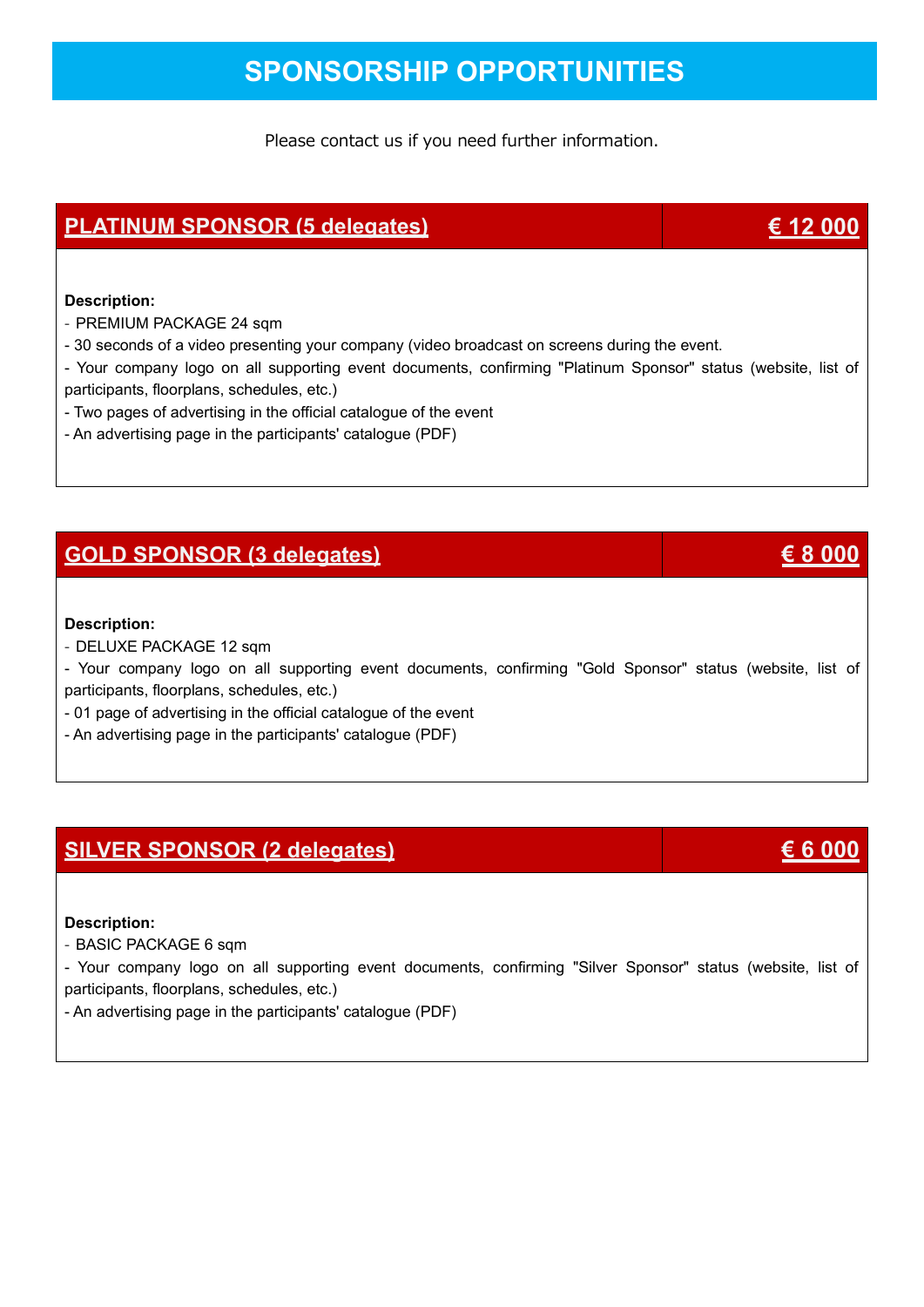## **A la carte Sponsorship Menu**

Please contact us if you need further information.

### **Lanyards** ◆**1,500 euros**

500+ attendees are expected at this event. All attendees will be receiving a badge with a lanyard. Brand with your company name and logo and we'll distribute them. Sponsor will supply and deliver the lanyards to the address indicated. No competitors of yours will be granted this option.

### **Official Event Program** ◆**500 euros**

A program booklet will be distributed to all the participants entering the event. It's the forum guide providing information to the general program, conference summaries, floor plan, etc. Your company logo will be added onto the booklet.

<Size of advertise: A5 1page>

**Website Logo** ◆**500 euros**

Your company logo on our website and link so potential perspectives can go to your website.

**Beverage Area** → **1,500 euros** 

Take the opportunity to sponsor a complimentary beverage spot for October 25&26

The roll-up banner of your company will be in the setting of this area. A display rack is available for the brochures of your company.

The size of the roll-up banner must be within width 80cm, height 210cm.

| <b>Main Entrance</b> | $\blacklozenge$ 1,500 euros |
|----------------------|-----------------------------|
|                      |                             |

Branding of the main entrance. The roll-up banner of your company will be at the main entrance. A display rack is available for the brochures of your company.

The size of the roll-up banner must be within width 80cm, height 210cm.

### **Event Goodies** ◆**1,500 euros**

You will have the possibility to offer promotional gifts to the attendees. Contact us to discuss the most suitable way to distribute them.

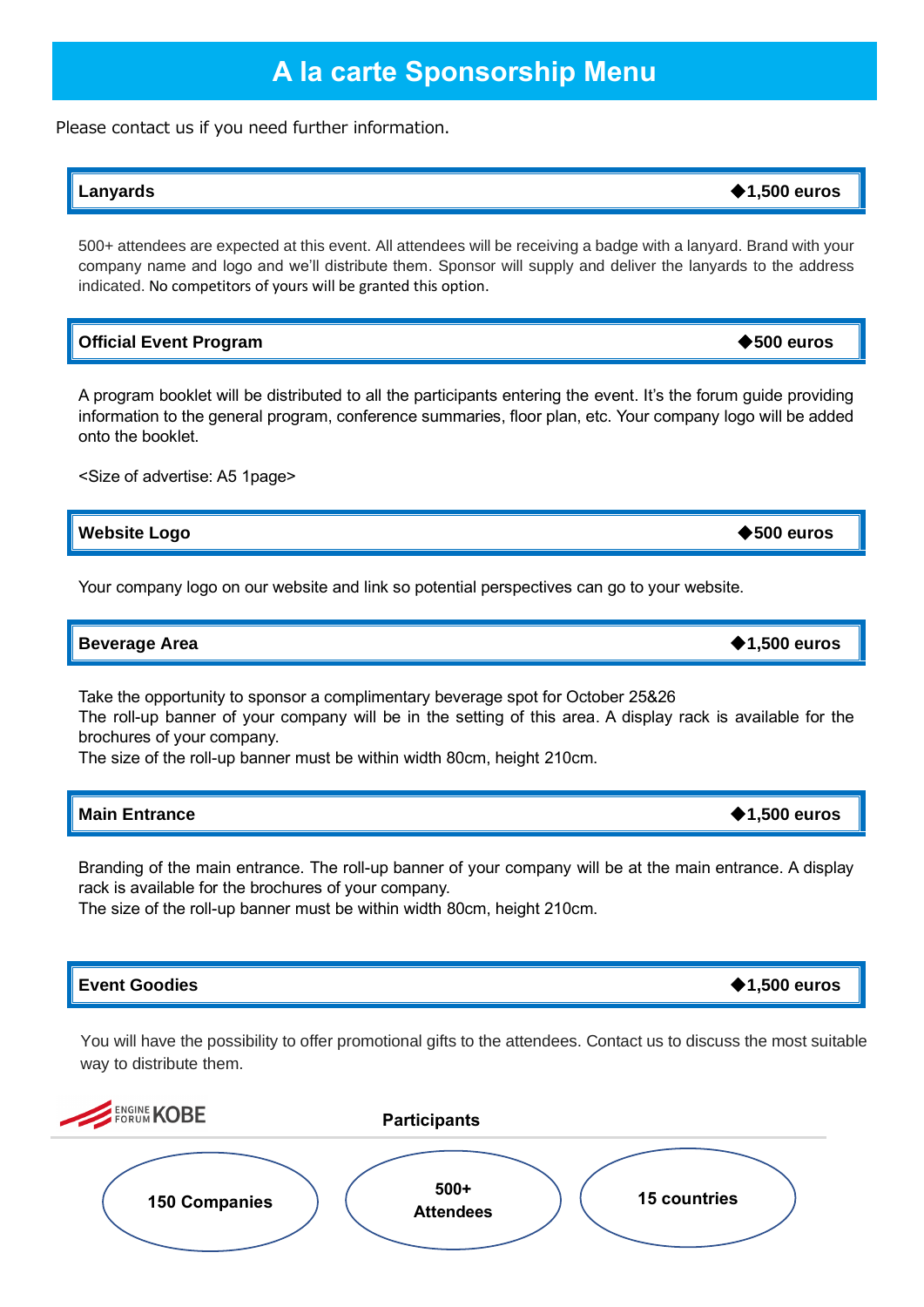## **Application Form**

Please select below.

|                |        | <b>Total</b>                  | euros                     |               |
|----------------|--------|-------------------------------|---------------------------|---------------|
|                | $\Box$ | <b>Event Goodies</b>          | 1 500 euros               |               |
|                | $\Box$ | <b>Main Entrance</b>          | $\mathbf{1}$<br>500 euros |               |
|                | $\Box$ | Beverage Area                 | 1 500 euros               |               |
|                | $\Box$ | Website Logo                  | 500 euros                 |               |
|                | $\Box$ | <b>Official Event Program</b> | 500 euros                 |               |
|                | $\Box$ | Lanyards                      | 1 500 euros               |               |
| ee ta<br>rmati | $\Box$ | Silver Sponsor                | 6 000 euros               |               |
|                | $\Box$ | <b>Gold Sponsor</b>           | 8 000 euros               | x infc<br>on. |
| ※Ple           | $\Box$ | Platinum Sponsor              | 12 000 euros              | ase s         |

Please fill in your company information.

| Name of Company:         |        |  |  |  |
|--------------------------|--------|--|--|--|
| Address:                 |        |  |  |  |
| $TEL$ :                  | Email: |  |  |  |
| Name of representative : |        |  |  |  |

### 【Payment Terms】

- \* Information on Tax:
- If your company is registered in France, French tax (VAT) is due.
- If your company is registered in the EU (excluding France), VAT is not applicable (and you must report it to your financial organization). Please indicate the tax registration number of the billing company.
- If your company is not based in Europe, no taxes are applicable.
- If your company is registered in Italy, Italian tax (VAT) is due; our Rome office will provide the bill and include the appropriate VAT amount.

Full payment at booking is accepted, and complete payment required before the event.

| <b>Payment Method:</b>                          | <b>Our Bank Detail:</b>                     |
|-------------------------------------------------|---------------------------------------------|
| - Credit card                                   | - IBAN: FR76 3000 4008 0400 0107 2835 736   |
| (Via direct online: Visa or Master Card only)   | - BIC Code: BNPAFRPPXXX                     |
| - Wire Payment                                  | - Name of Bank: BNP PARIBAS PARIS-CENTRE    |
| Please provide copy of receipt to the person in | <b>AFFAIRES</b>                             |
| charge.                                         | - Address of Bank: 8-10 avenue Ledru Rollin |
|                                                 | 75012 Paris, FRANCE                         |

**IMPORTANT NOTE:** Please review all Terms and Conditions, sign and return this booking form (4 pages) via email. This booking form generates invoice and payment instructions and will support your online profile. Completion of the technical overview is used in the online catalogue and matchmaking process.